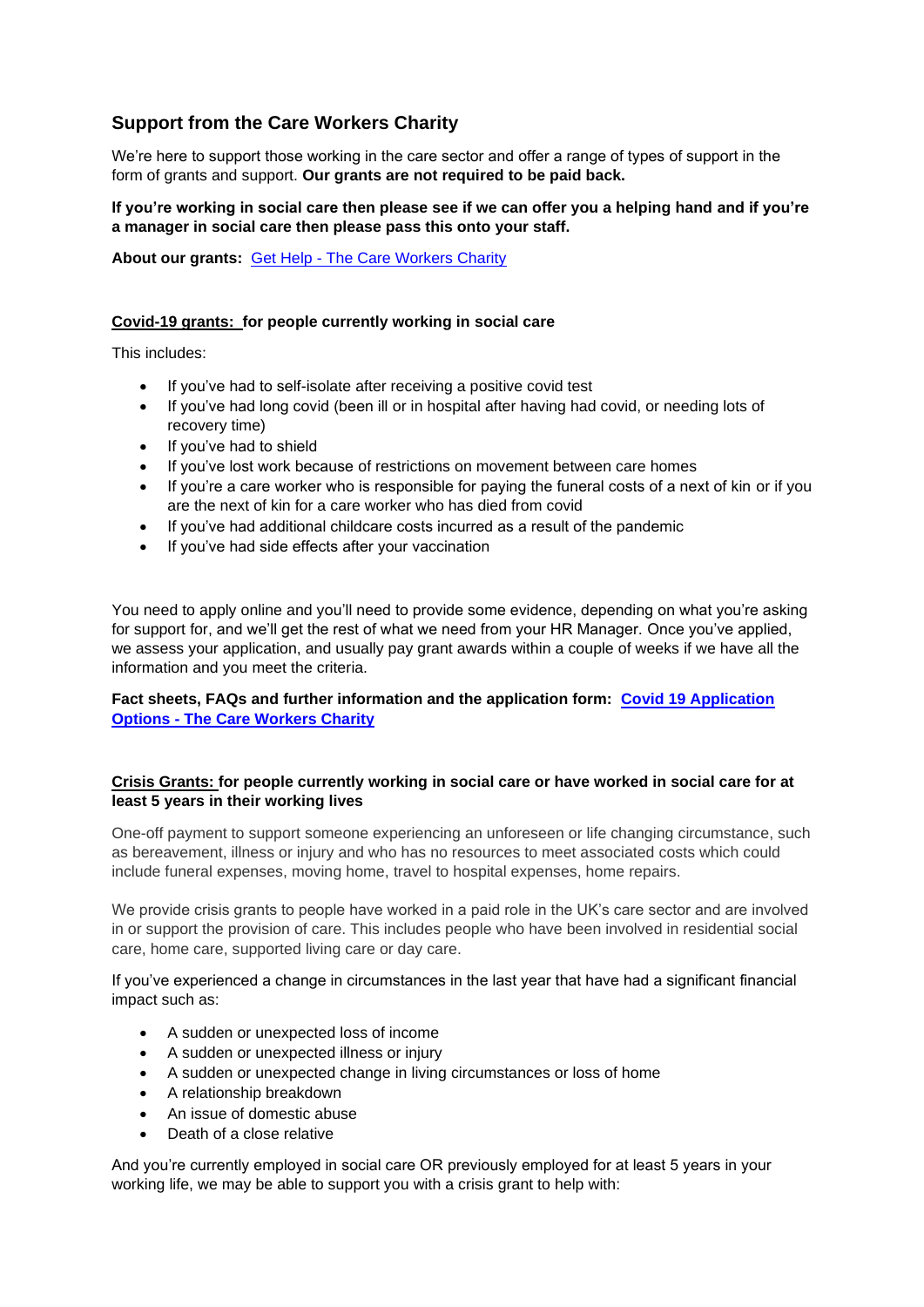- Daily living expenses
- Essential white goods such as washing machines
- Moving costs
- Travel expenses to hospital
- Car repairs
- Essential household repairs
- Funeral costs
- Fees to prevent eviction

**Fact sheet, FAQS, other information and application form: Crisis Grant - [The Care Workers](https://www.thecareworkerscharity.org.uk/crisis-grant/)  [Charity](https://www.thecareworkerscharity.org.uk/crisis-grant/)**

**Mental Wellbeing and Health Grants: for those currently employed in social care or those who have left within the past three months**

Having trouble sleeping? Feeling tired all the time? Worried about things? Feeling that you can't cope? Generally feeling miserable or upset? Eating/drinking more than usual? **If you work in social care, as a manager or a care worker, we may be able to help you get some support.**

If any of these (or other similar issues) applies to you, you may benefit from support sessions from a qualified therapist who can help you with issues such as depression, anxiety, stress, addiction or PTSD. We offer applicants a series of up to ten support sessions with a qualified therapist. Please note that this is not a financial grant, The Care Workers' Charity will pay the service provider directly for your sessions.

If you feel you would benefit from some support, or if you're on a long waiting list for support to deal with issues such as these, or have previously had support but feel you would benefit from some more sessions, we're here to help.

If you can provide evidence of your employment we don't need to contact your HR Manager, but if we do, we only say that you've applied for a grant without being specific that this is related to your mental wellbeing and health. You can self-refer and you'll be able to start your sessions within a week.

## **Fact sheet, FAQS, other information and application form: [Mental Wellbeing and Health](https://www.thecareworkerscharity.org.uk/mental-wellbeing-and-health-support/)  Support - [The Care Workers Charity](https://www.thecareworkerscharity.org.uk/mental-wellbeing-and-health-support/)**

#### **Mental Health First Aiders:**

The Care Workers' Charity (The CWC) is getting ready to open our applications for a new mental health first aider training programme in October. Please keep an eye out for more information once we launch the programme.

The FREE training will offer care providers the opportunity to have one staff member become a fully qualified mental health first aider (MHFA). The level 3 accredited training provided by [Red](https://red-umbrella.co.uk/mental-health-first-aid-training/)  [Umbrella](https://red-umbrella.co.uk/mental-health-first-aid-training/) is recognised throughout the UK and a certificate will be awarded upon completion.

#### **What is an MHFA?**

An MHFA is someone who is trained in providing mental health support to their peers in the workplace. They are volunteers who are able to identify signs of mental health issues at work and who act as the first point of contact for employees who need support and signposting. MHFAs listen and also know what not to say.

Having an MHFA in the workplace can demonstrate an organisation's commitment to employee mental health and wellbeing. MHFAs also facilitate healthy, sustainable and trusting relationships